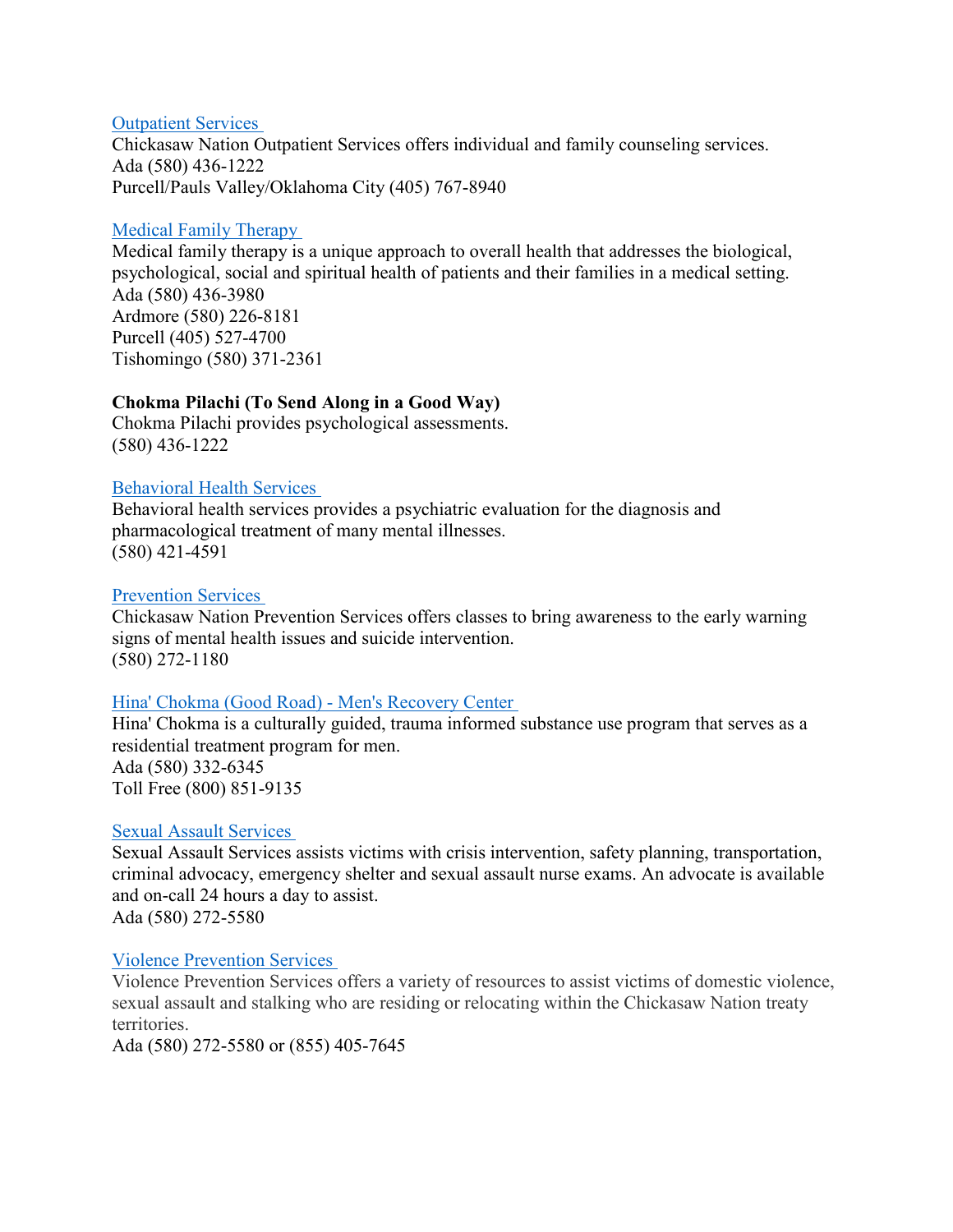### Nittak [Himitta' \(A New Day\) - Women's and Children's Recovery Center](https://chickasaw.net/Services/Health-Wellness/Nittak-Himitta%EA%9E%8C-A-New-Day%E2%80%9D.aspx)

Nittak Himitta' is a culturally guided, trauma informed residential treatment program that serves as a recovery center for women and children. Ada (580) 235-0554 or (844) 865-2190

# [Aalhakoffichi' \(A Place for Healing\) - Adolescent Transitional Living Center](https://chickasaw.net/Services/Children-Youth/Aalhakoffichi-(A-Place-For-Healing).aspx)

Aalhakoffichi' serves First American youth and their families in need of support and recovery services stemming from significant mental health, substance use and family relational issues. Pauls Valley (405) 331-2300

### [Chickasaw Children's Village](https://chickasaw.net/Services/Children-Youth/Chickasaw-Children-s-Village.aspx)

The Chickasaw Children's Village provides a safe, nurturing environment and develops individual needs assessments for each resident. Kingston (580) 564-3060

### [Child Welfare Services](https://chickasaw.net/Services/Family/Child-Welfare-Services.aspx)

Providing support and resources to First American families, this program helps strengthen parenting foundations and removes risk factors to prevent child abuse, neglect and trauma. Ada/Purcell/Oklahoma City (580) 272-5550 Ardmore (580) 222-2910

### [Child Support Services](https://chickasaw.net/Services/Family/Child-Support-Services.aspx)

The Chickasaw Nation Child Support Services (CNCSS) was established to assist First American children in receiving court-ordered child support. Ada (580) 436-3419 or (866) 431-3419 Ardmore (580) 222-2910

### [Chipota Himmita \(Young Child\) Program](https://chickasaw.net/Services/Family/Chipota-Himmita-(Young-Child)-Program.aspx)

The Chipota Himmita (Young Child) program provides child development education as well as screening, support groups and home visits. (580) 310-7900

#### [Hofanti Chokma](https://chickasaw.net/growwell) (to Grow Well) Program

The Hofanti Chokma (to Grow Well) program offers workshops at no cost to teach positive parenting skills. It also provides training on how to create safe and secure environments for families to thrive. (580) 436-3980

#### [Chickasaw Nation WIC](https://chickasaw.net/Services/Health-Wellness/WIC-Supplemental-Nutrition-Program.aspx)

WIC educators provide more than nutrition information. They also offer counseling to moms and families and have peer counselors available 24 hours a day, seven days a week to encourage and support moms through daily challenges. (580) 421-4581